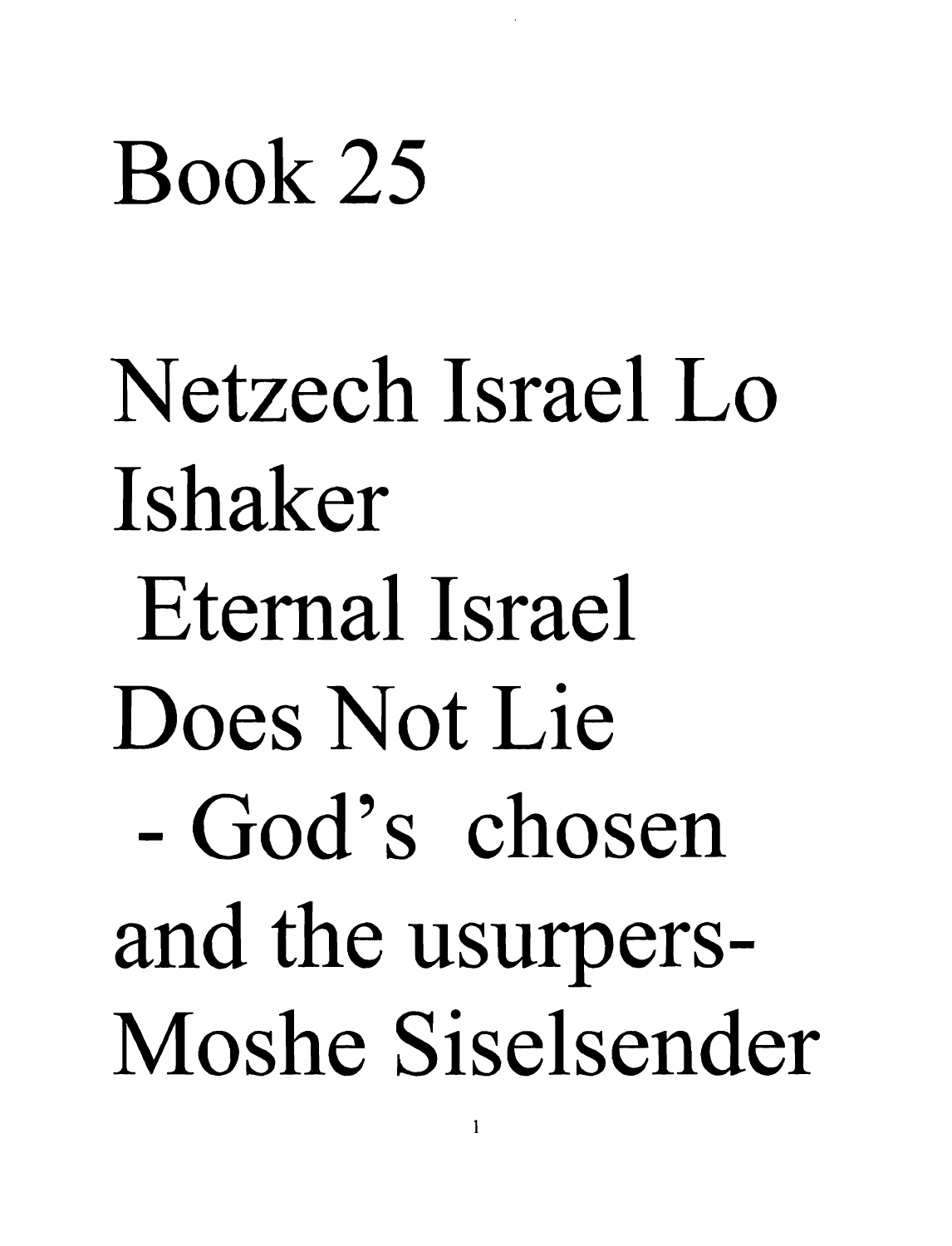I God swear by my Holy name that I love all my creations the same. I do not favor any one at the expense of the other. Yes, I God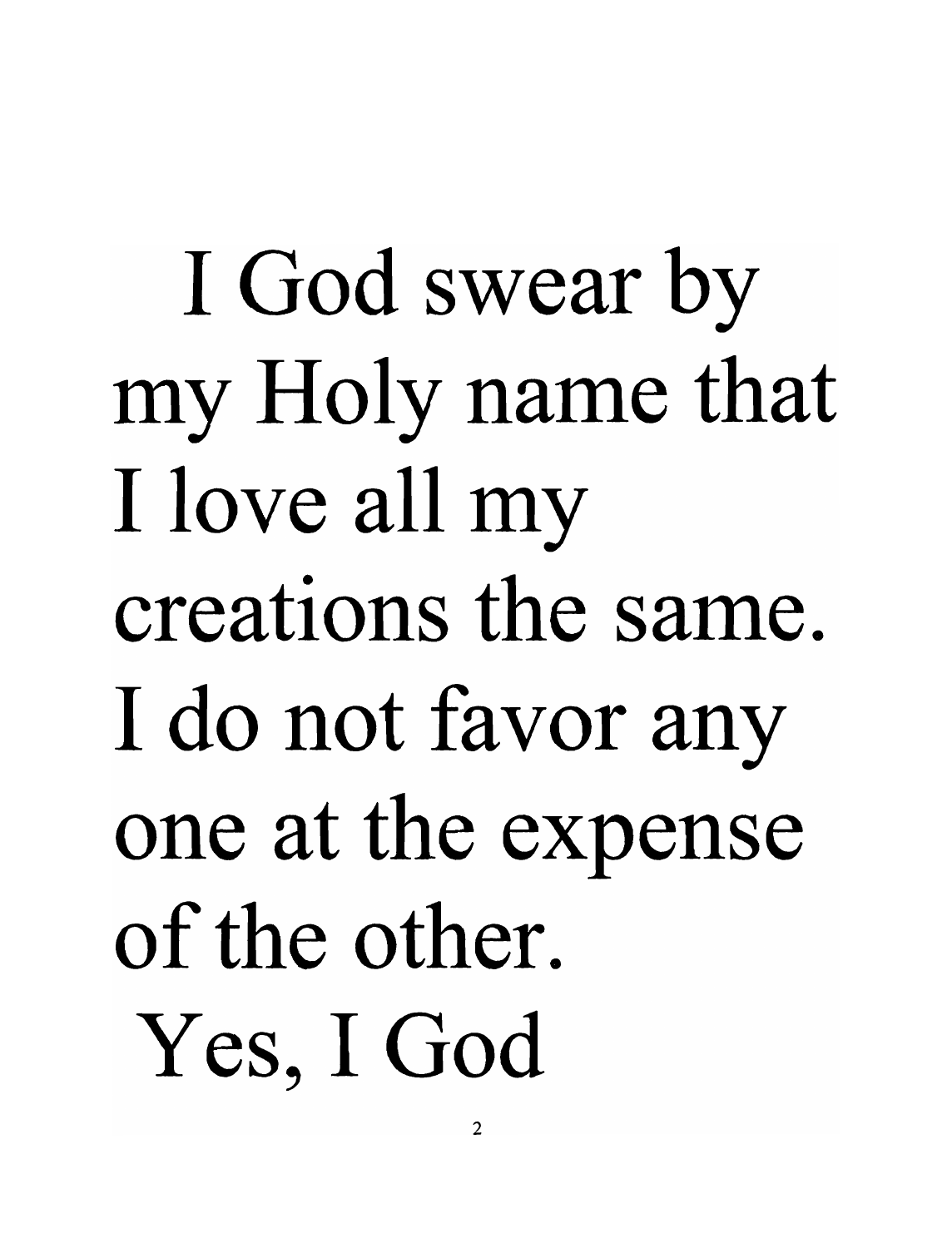assigned different roles and laws to different people whom I created. Jews must obey all the rituals of Kosher laws sabbath laws and laws of family

3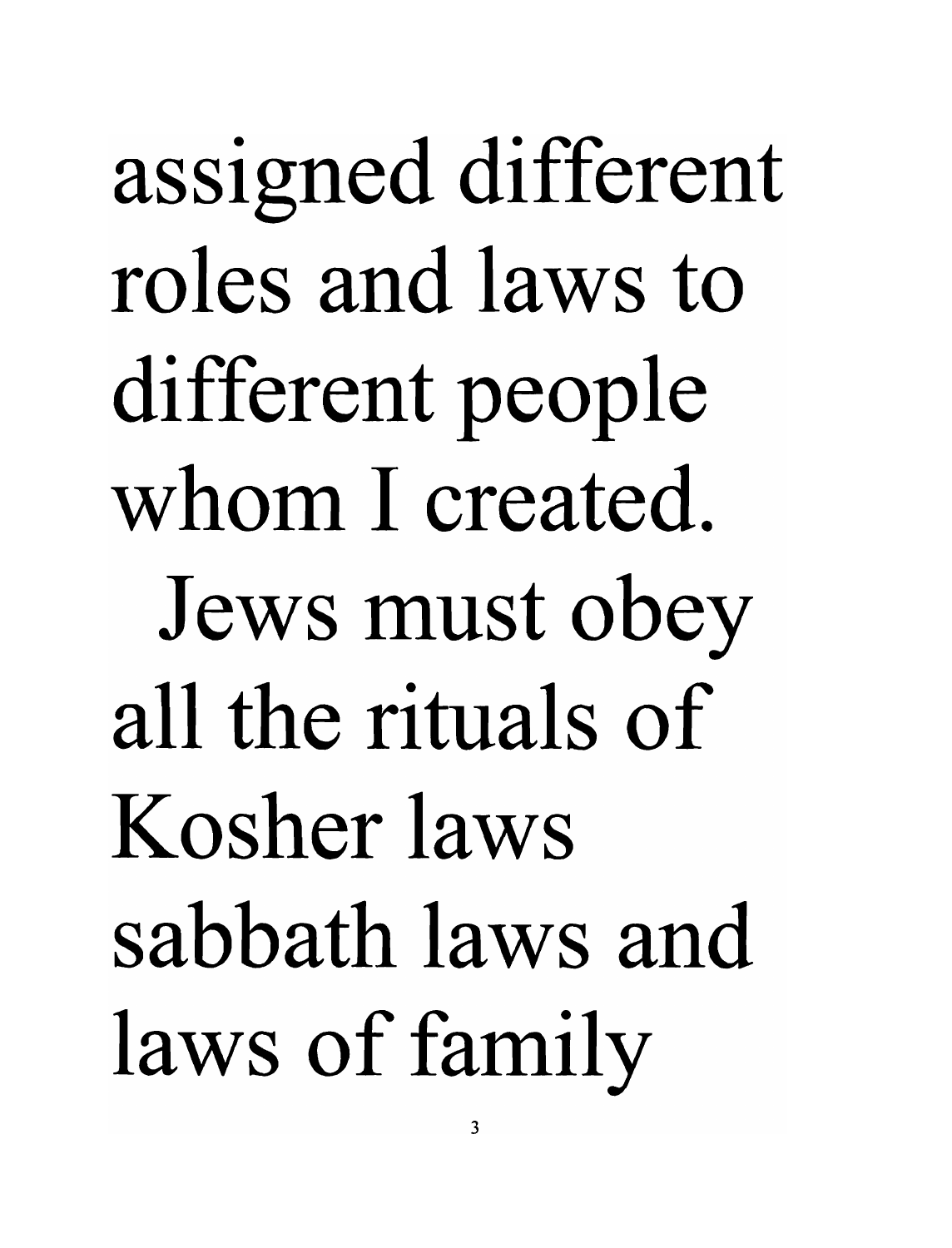# sexual purity taharo hamishpoco. Jews must obey all the laws between man and man.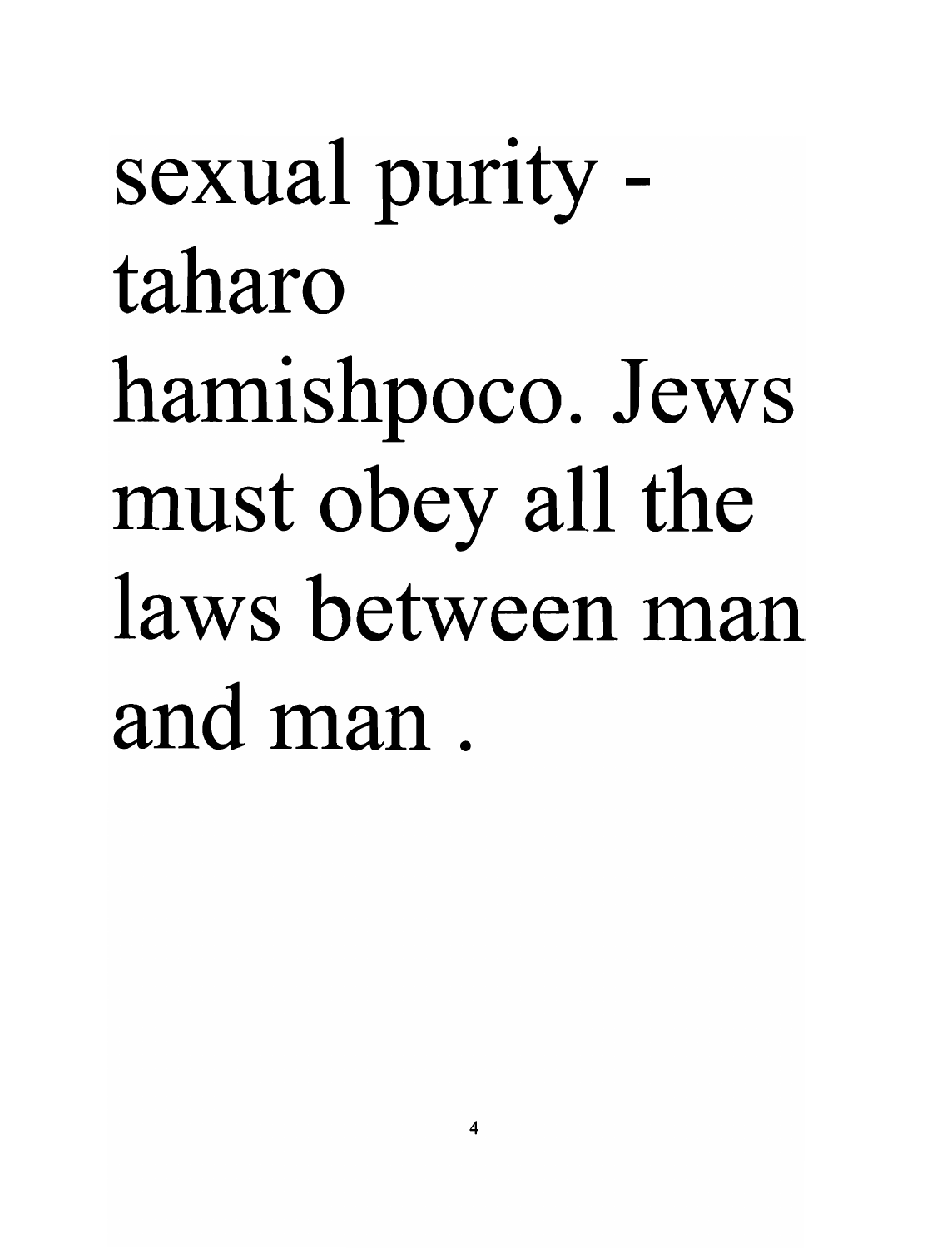# The Seven Nohadic laws. [1] not to steal another's life [2 ]not to steal anothr's wife or husband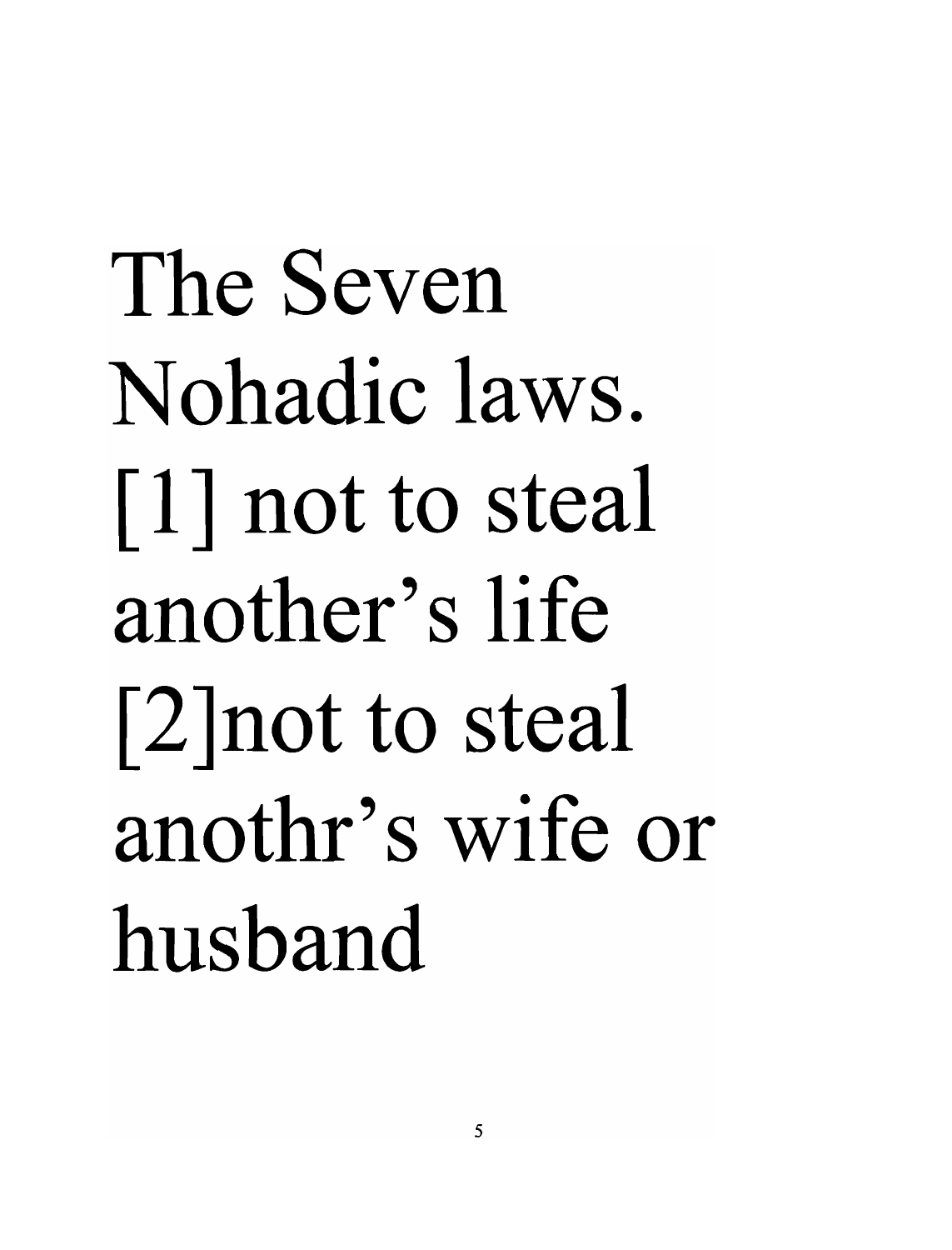# [3] not to steal another's property [4] not to cruel to animals [5] to establish courts of law settle disputes and to punish violators.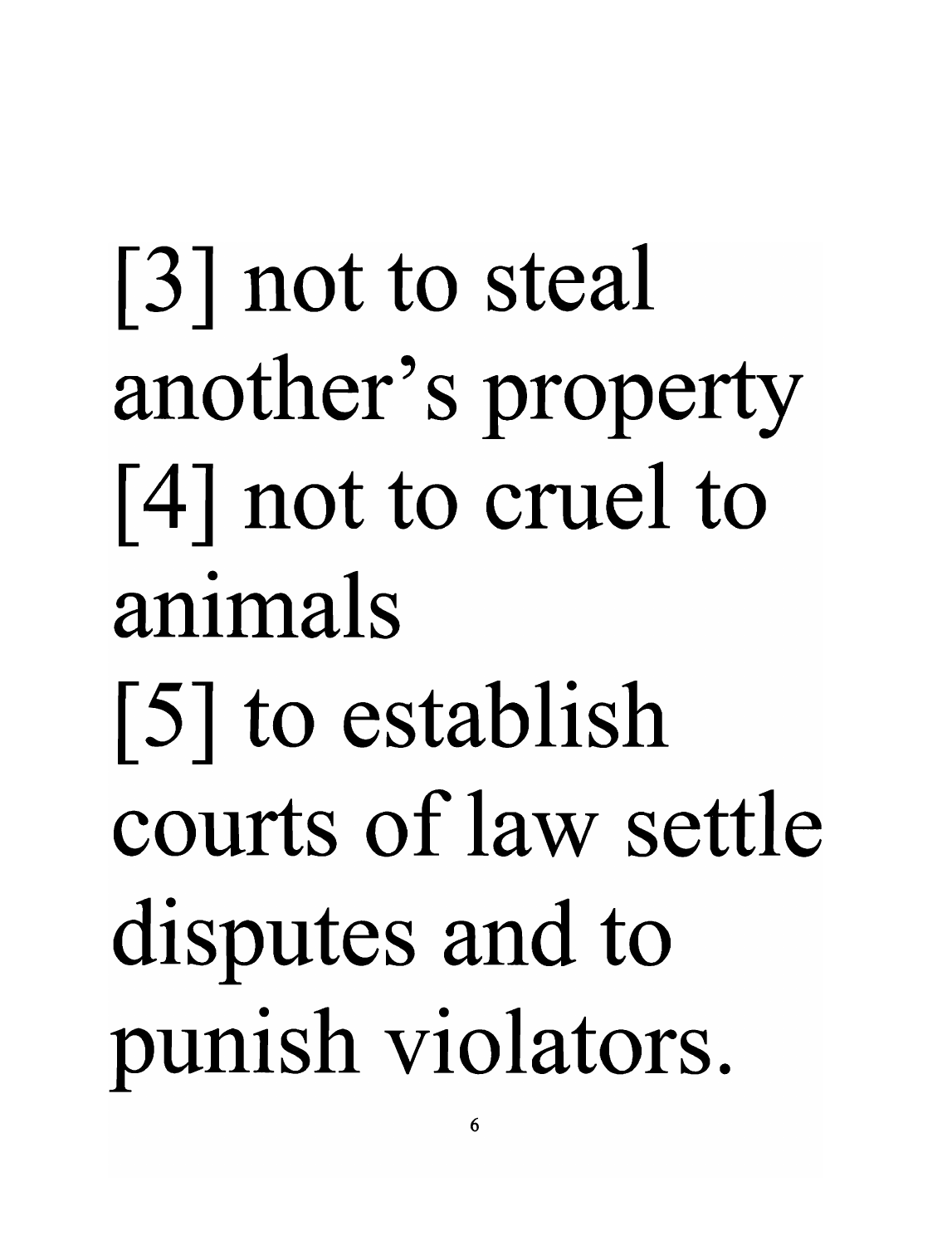### [6] to belive in God

### [7] not to disrespect God

# What ever any human wants to imagine me God to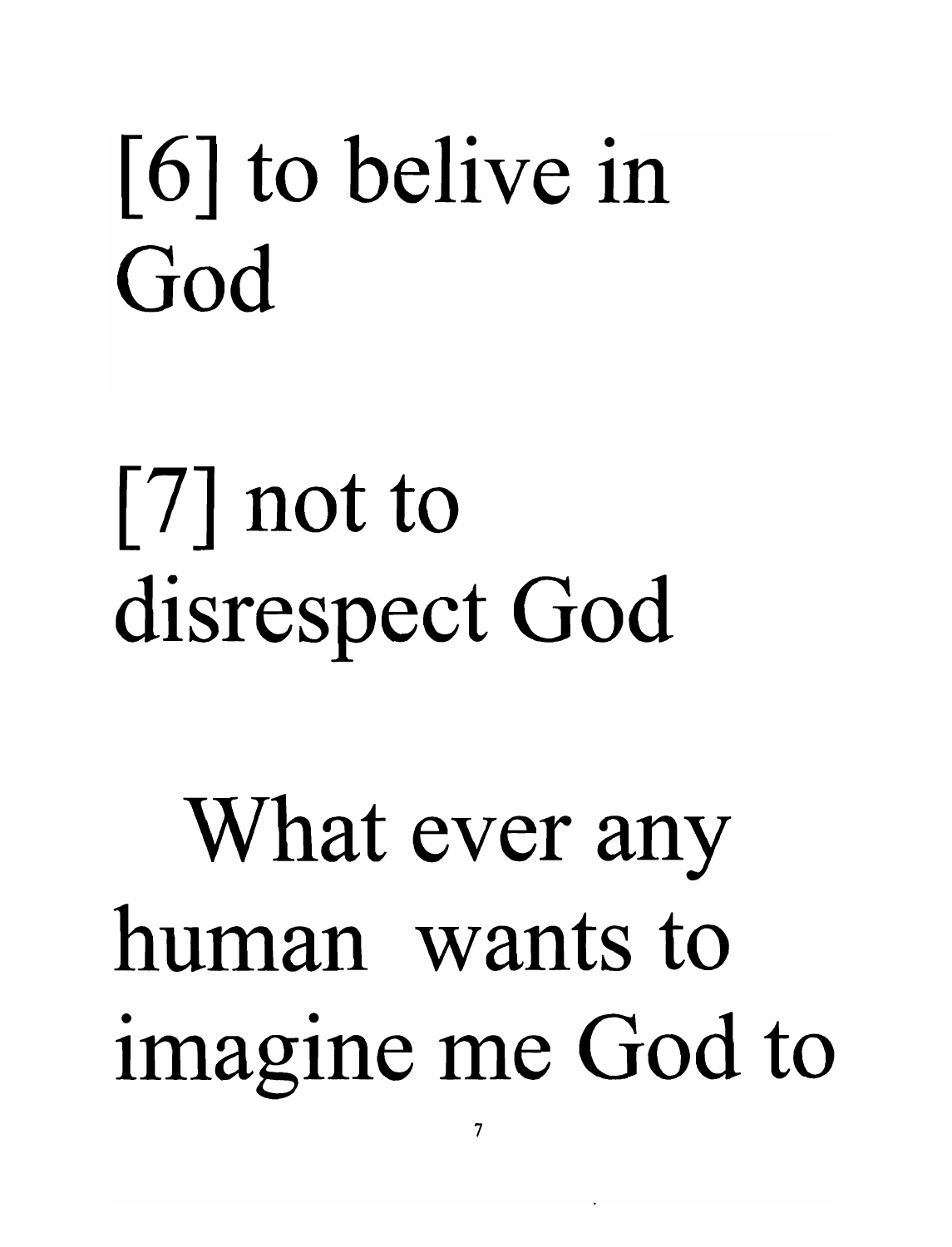be I could not care less. They want to make the Godhead a partnership be my guest. It does not effect me an iota.

### However I God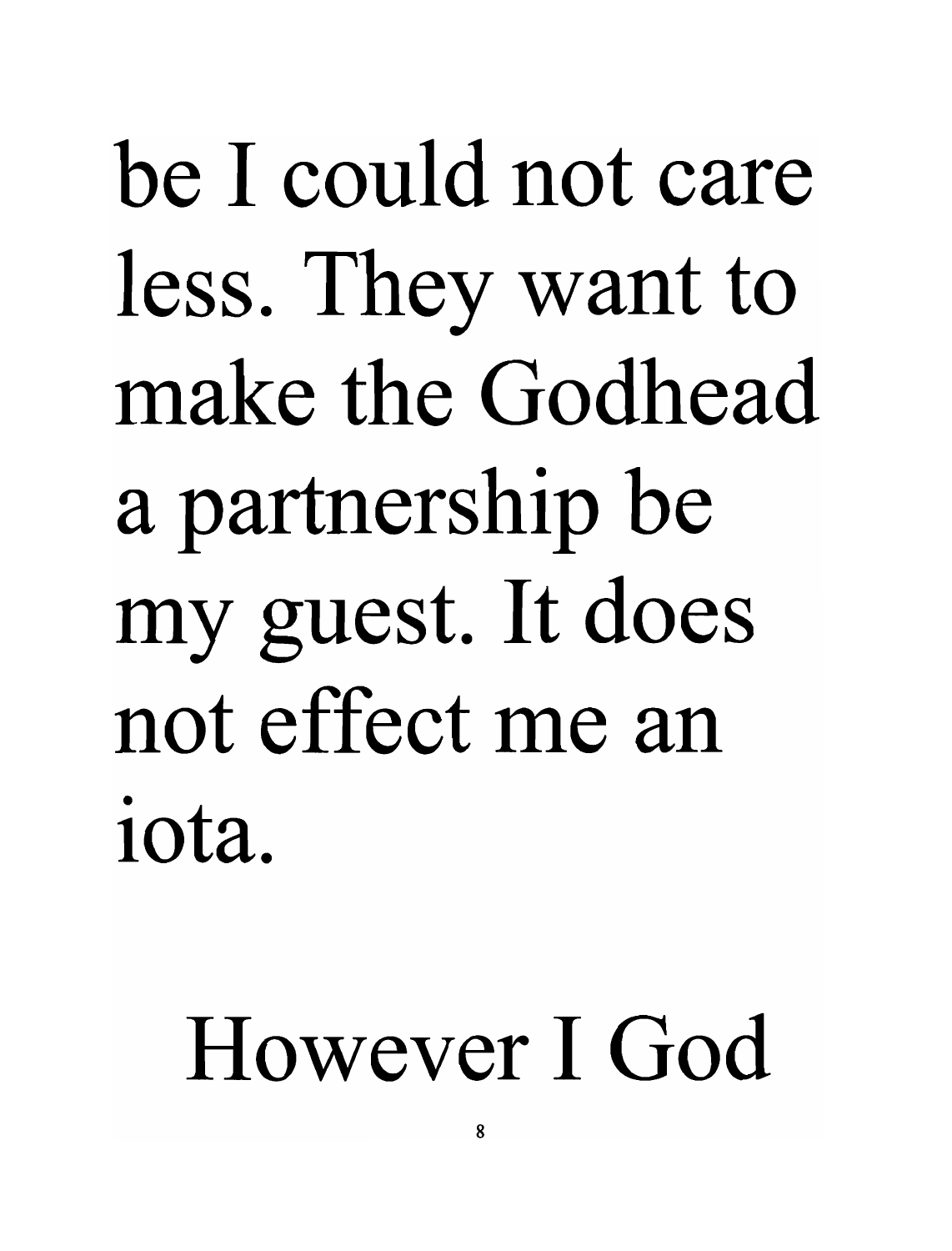will judge each man /woman each group of men/ women as to how they observe the humane laws; not what they dream up who I God am. They can make up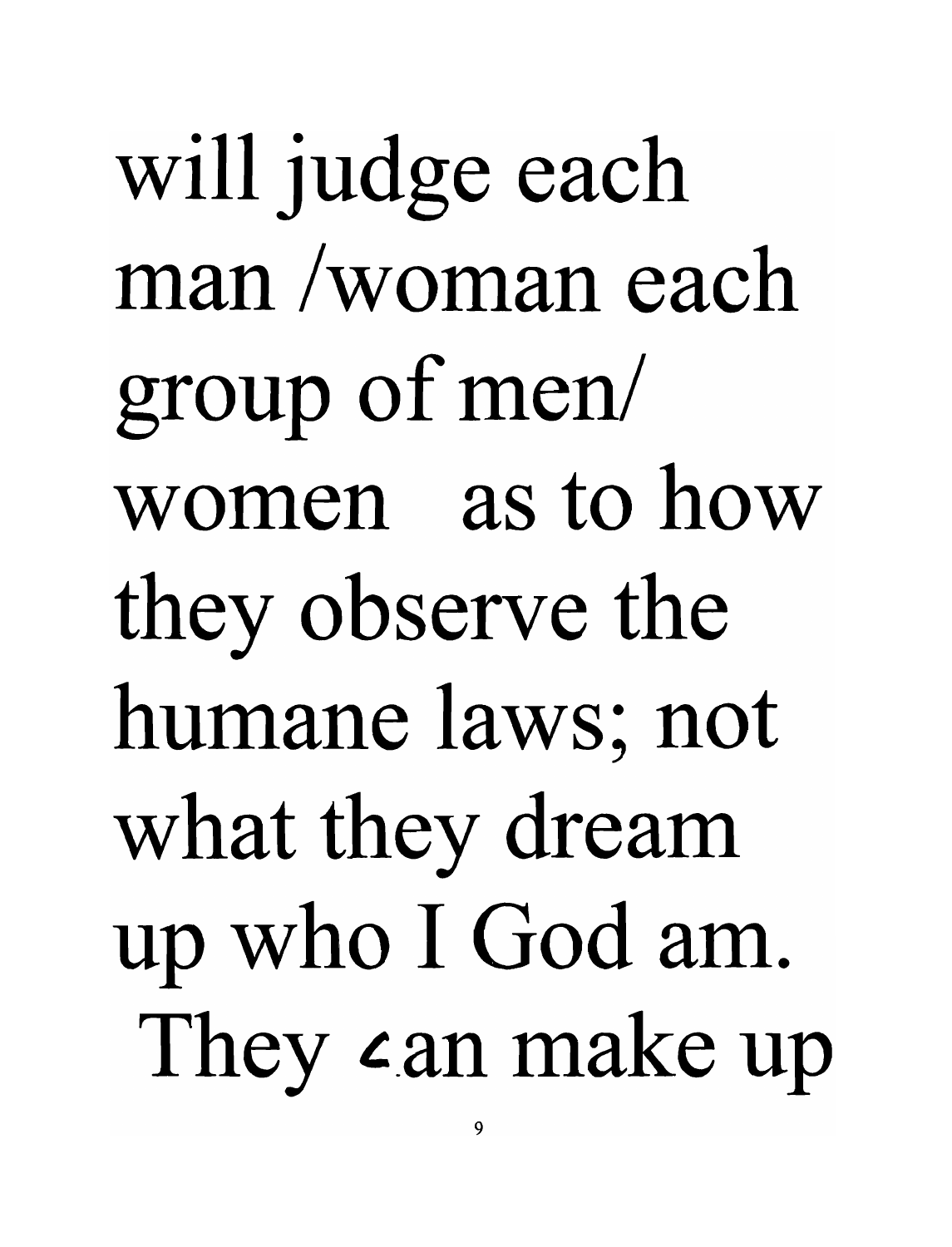### any fairy tale any myth about me God -it does not bother me.

# I never never never chose any one group of my children to love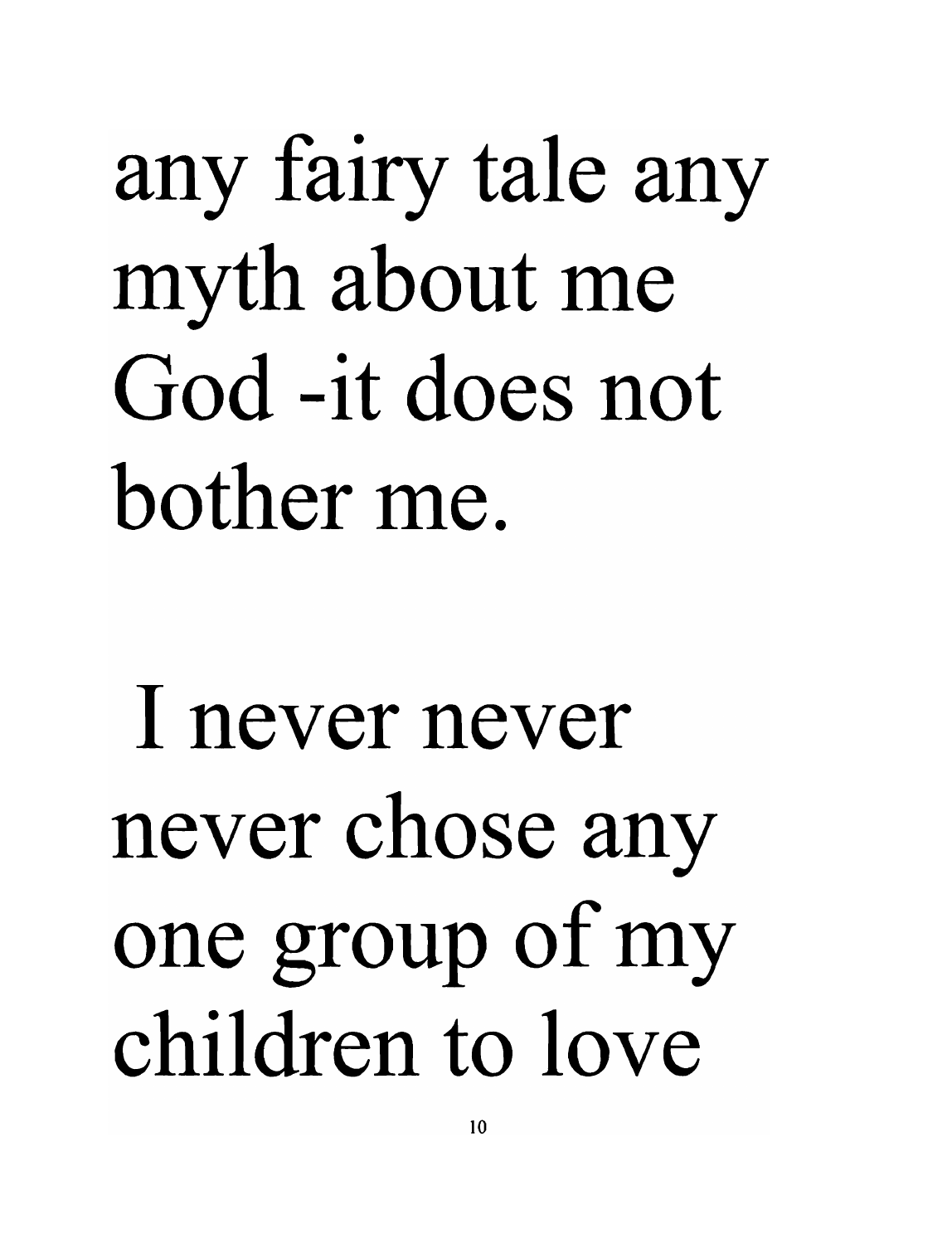them more than anyone else. I only assigned different rituals. All mankind must observe the humane laws. I chose means I assigned the Jews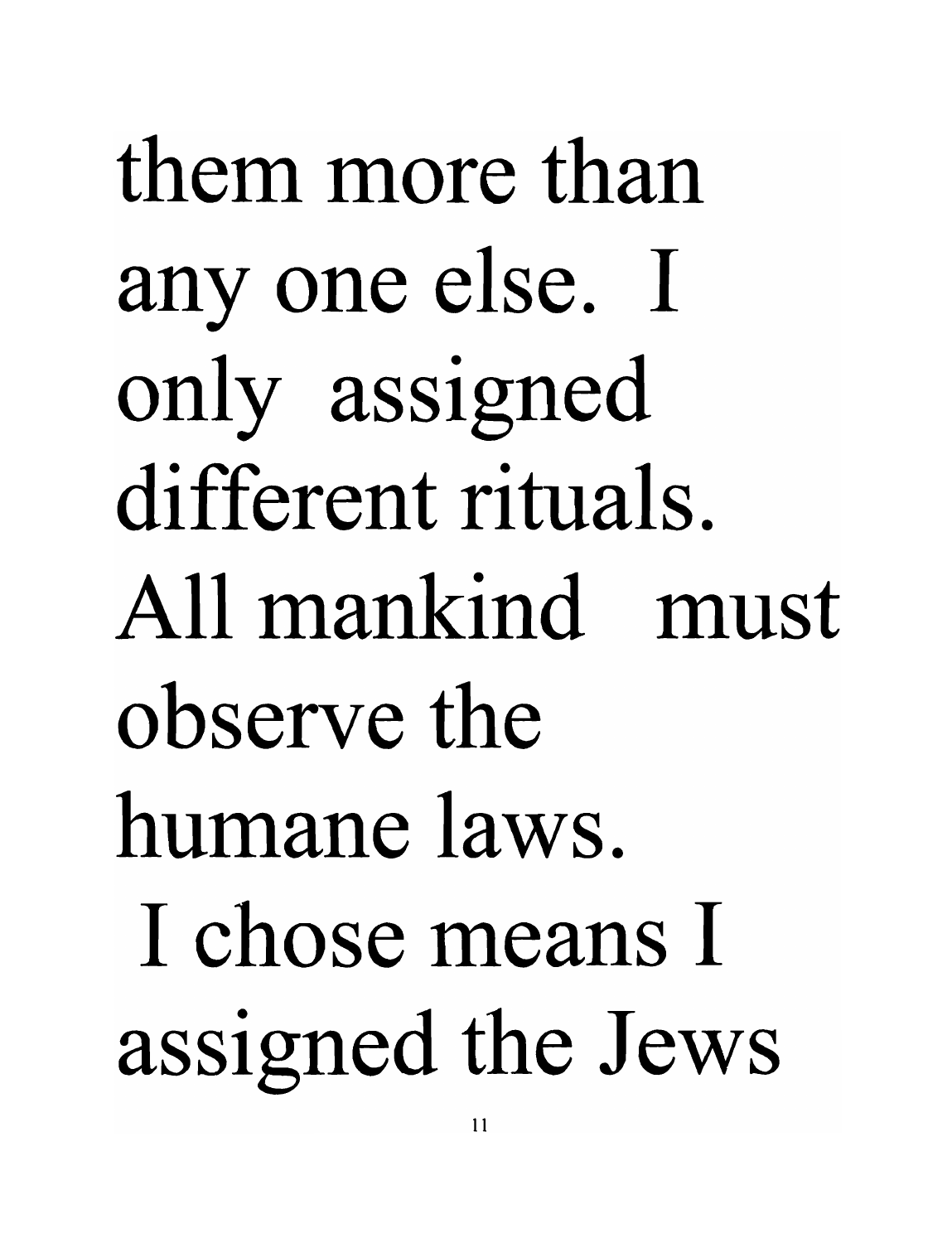to observe the rituals and the humane laws. I chose means I assigned to non Jews to observe only the humane laws. When my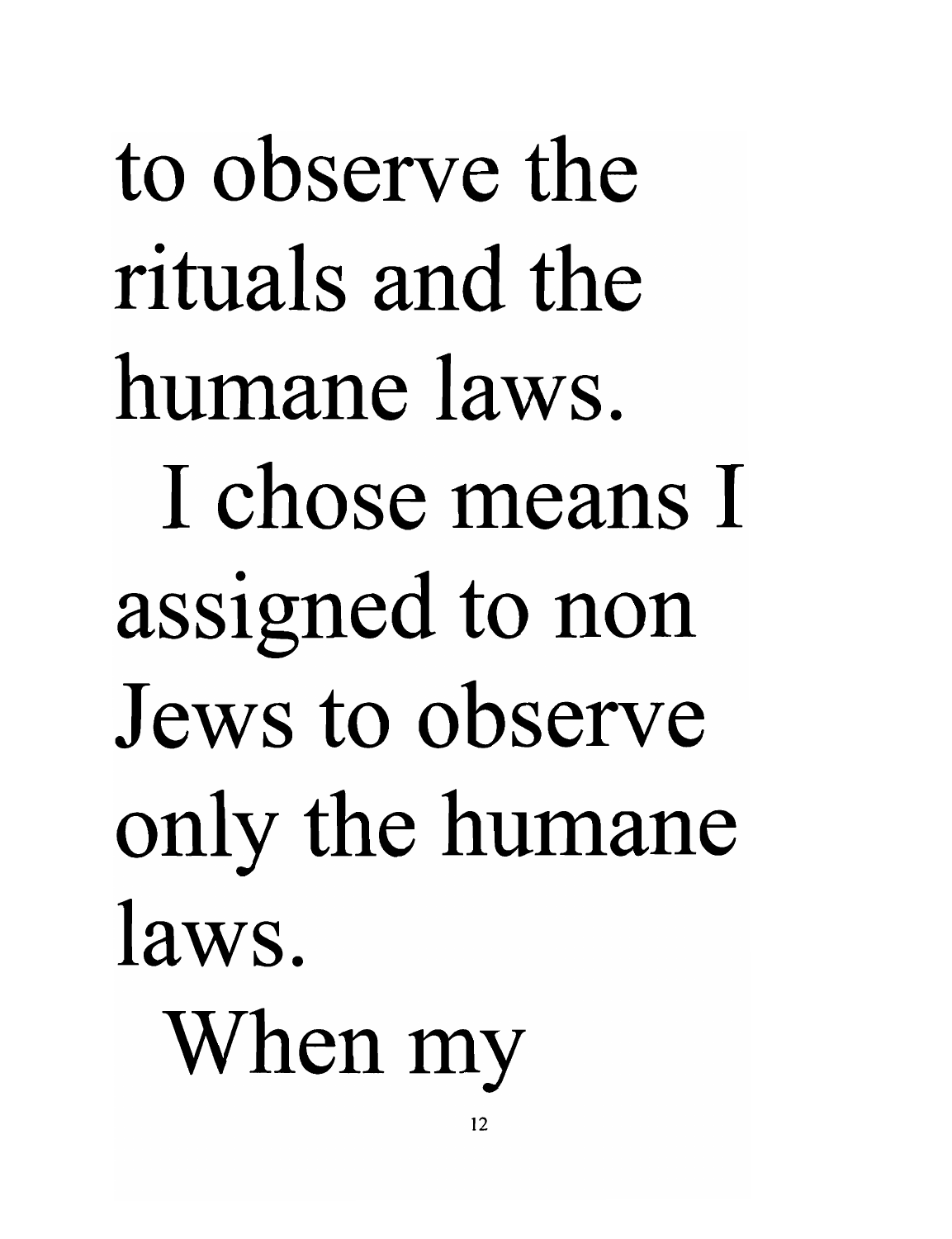creations -Jews and non Jews observe what I mandated I love both and choose both. What ever religion they elect is their business.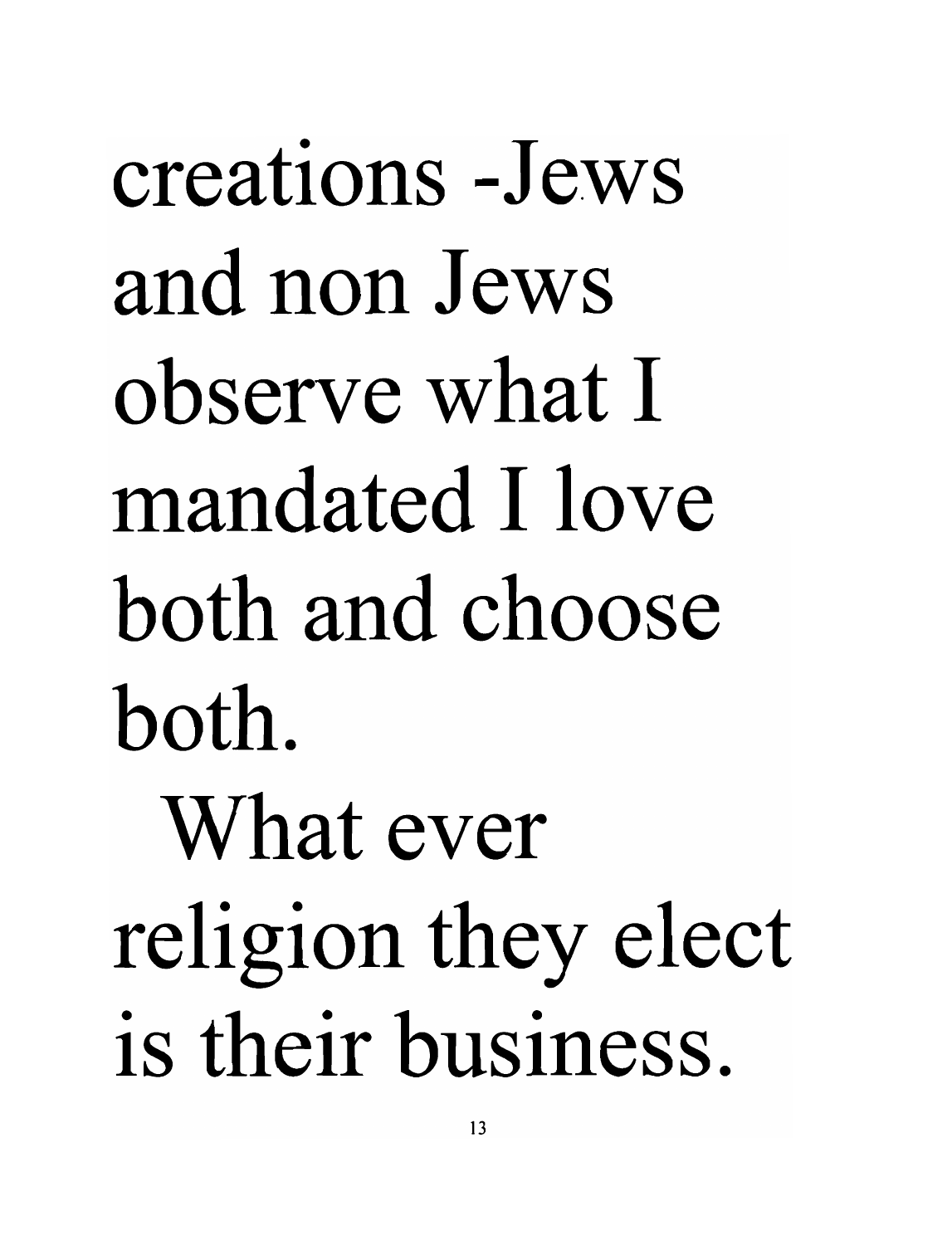# However if they use their religion to violate the rights of anyone then it becomes my business.

### If they fabricate that they replace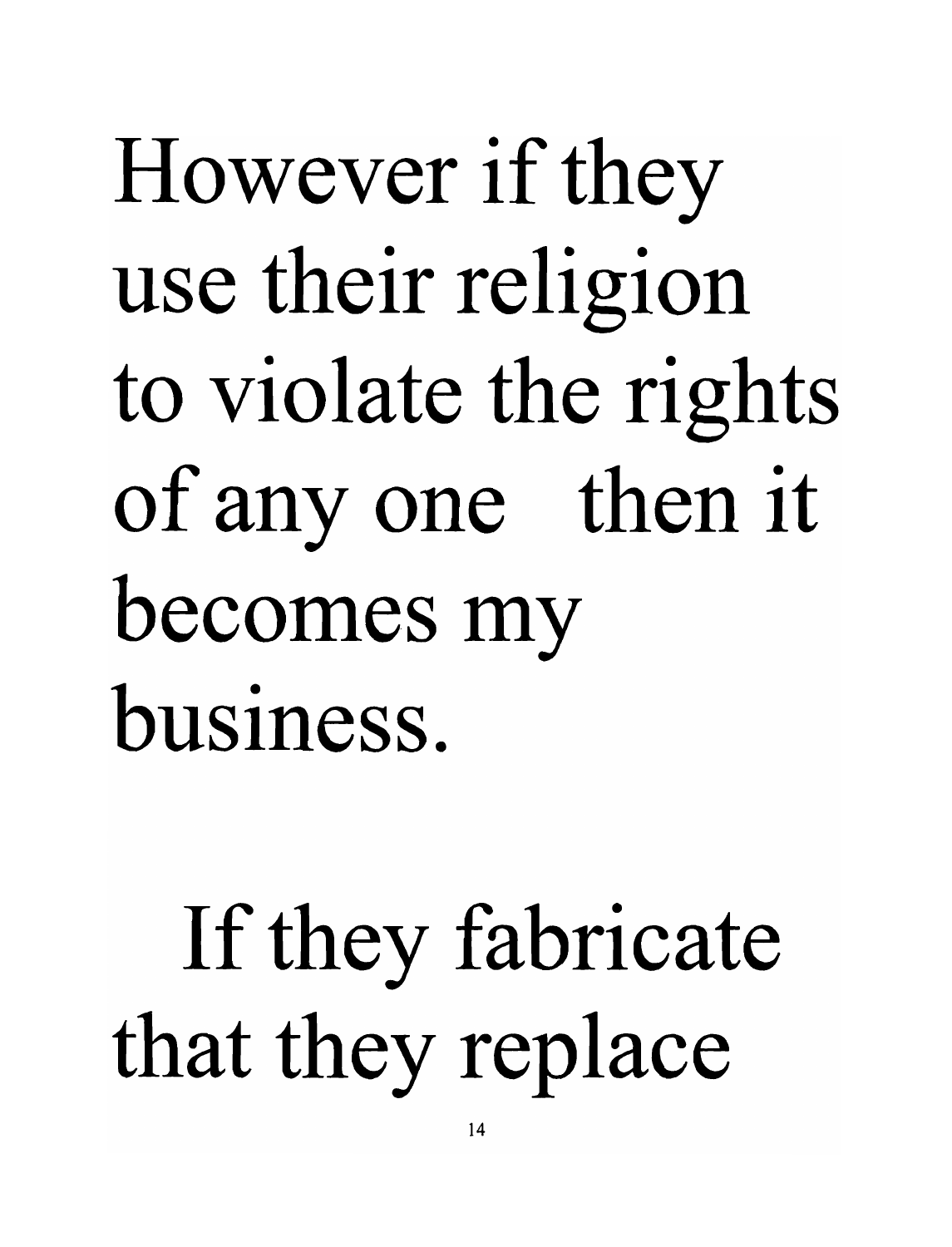the Jew because the Jew does nt accept their version of the Eastern And Middle Eastern religions then they are lying. If the Jew no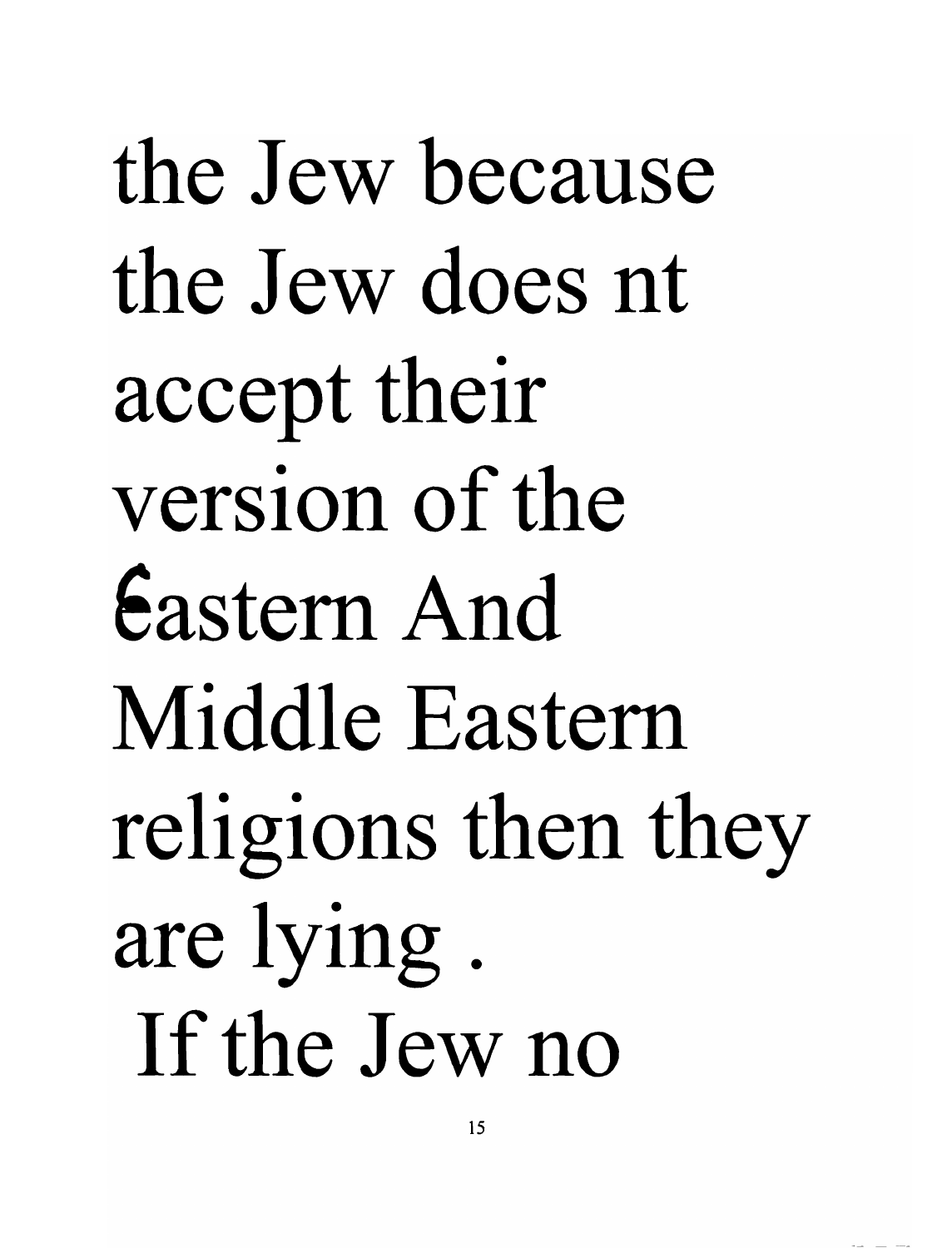longer is chosen and is guilty of deicide because he does not accept that Jesus is God then over one billion Muslims one billion Hindus one Billion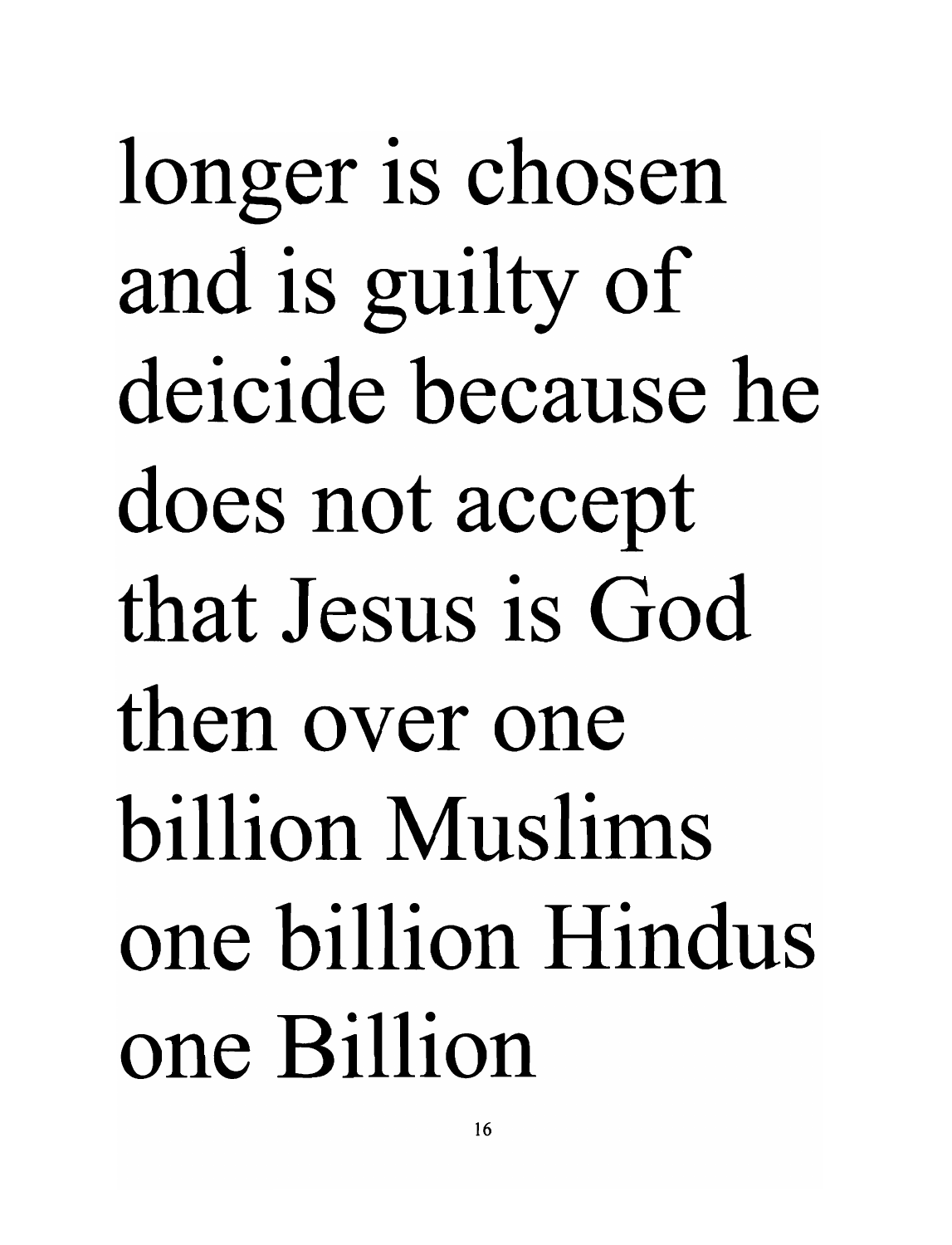Budhists billions of ancient Egyptians Greeks Romans Babylonians who likewise do not accept that Jesus is God would also not be chosen and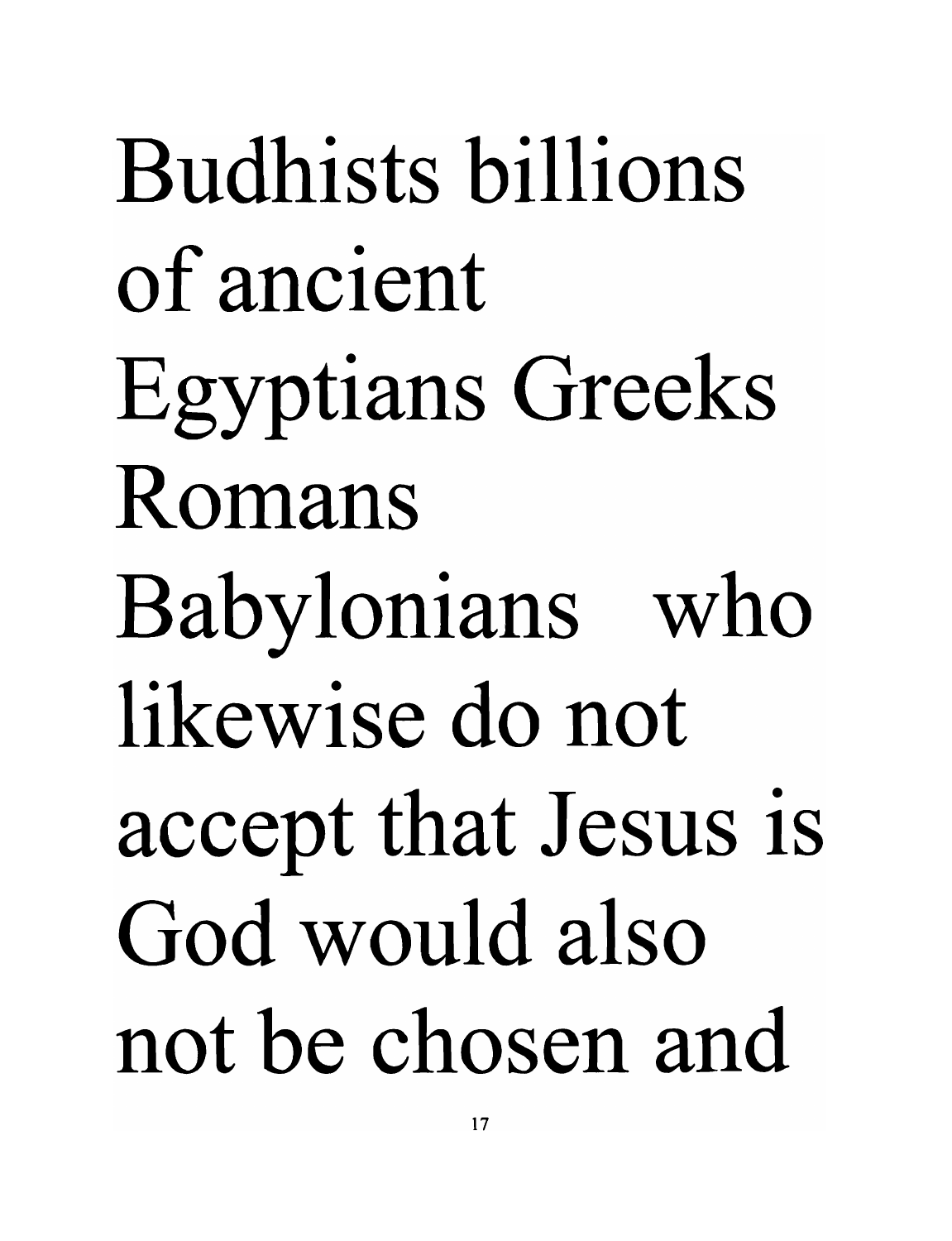### be guilty of deicide.

# According to the sermons and writings of 1000 years of Catholic Church this fraudulent poison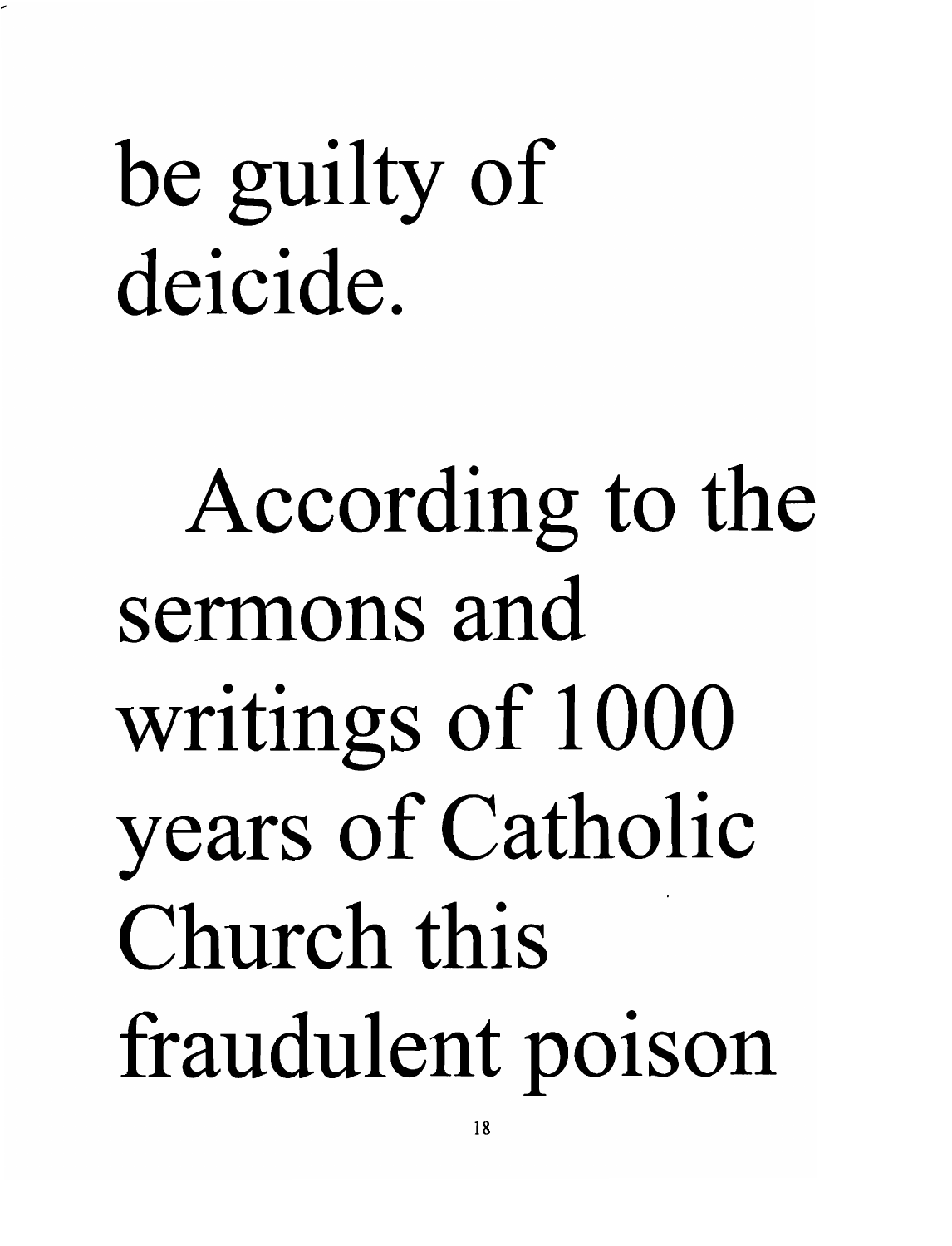# exists . It was given a new lease of life in the Writings of Luther who surpesses. the venom of his predecessors. This appears in The Jews and their lies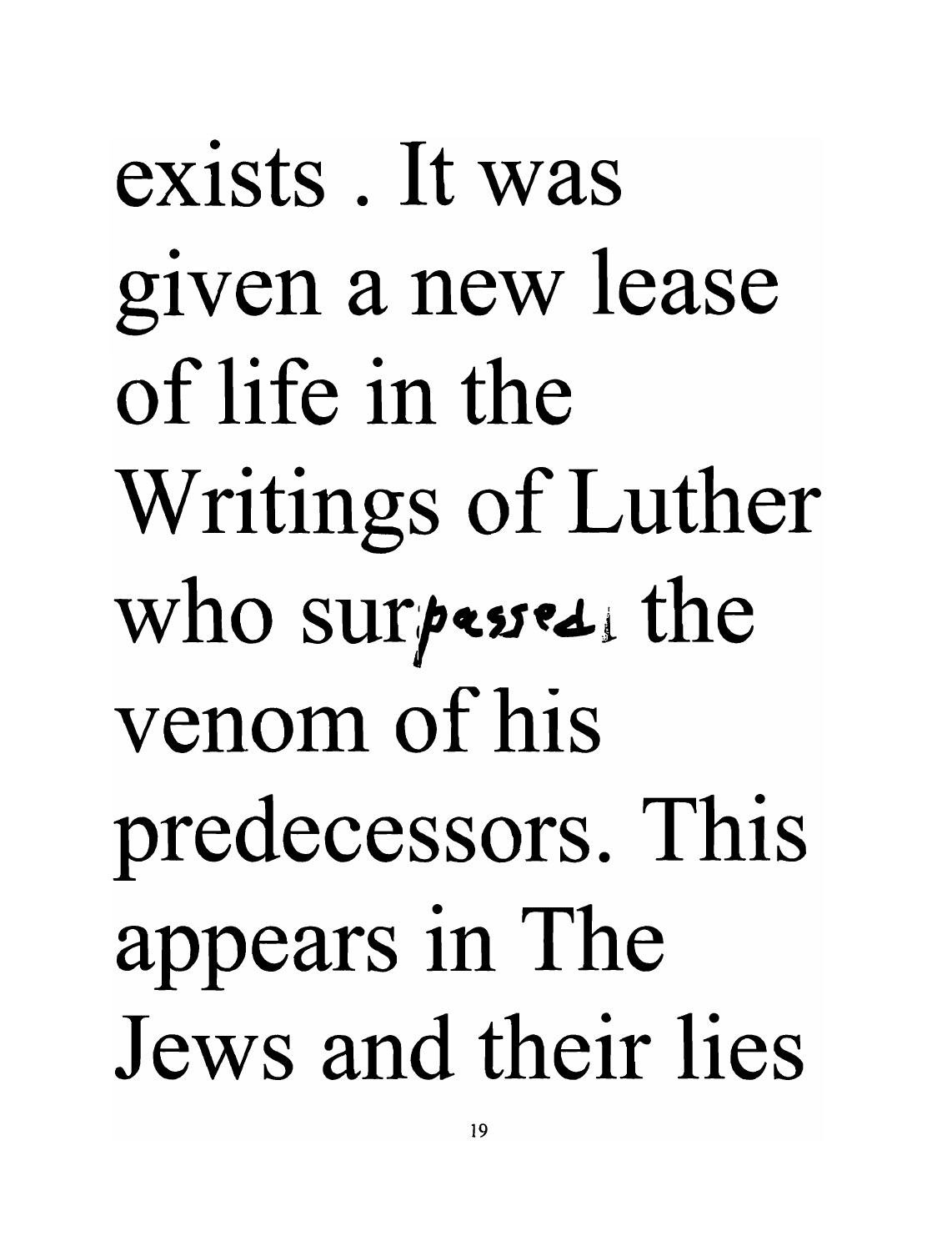as well as in Hashem Hamefurosh. Luther advocates stripping Jews of all their rights burning their books expelling the Jews and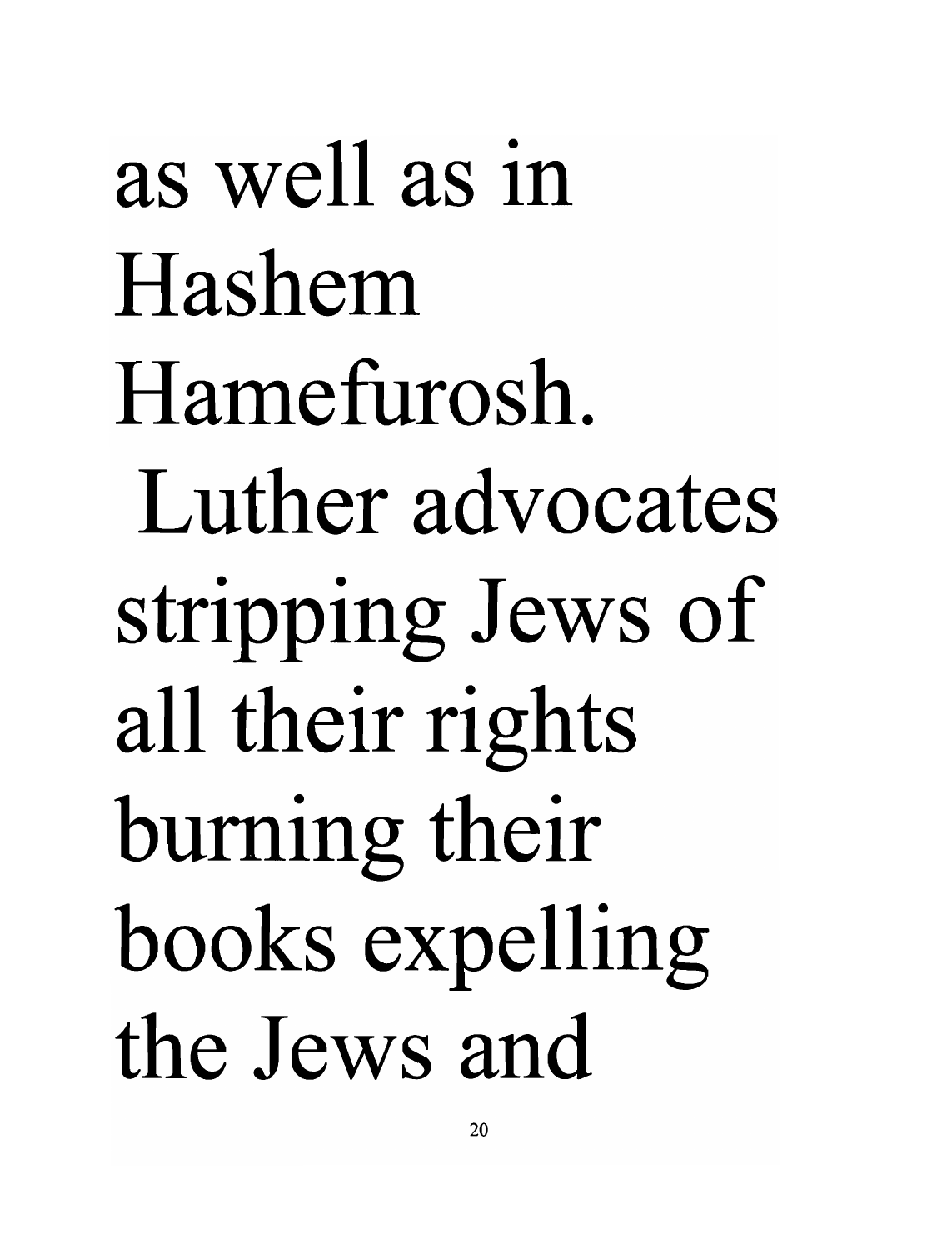killing them. His prescription was carried out by the Nazis with the complete cooperation of the Western World in 1940-1945 killing six million Jews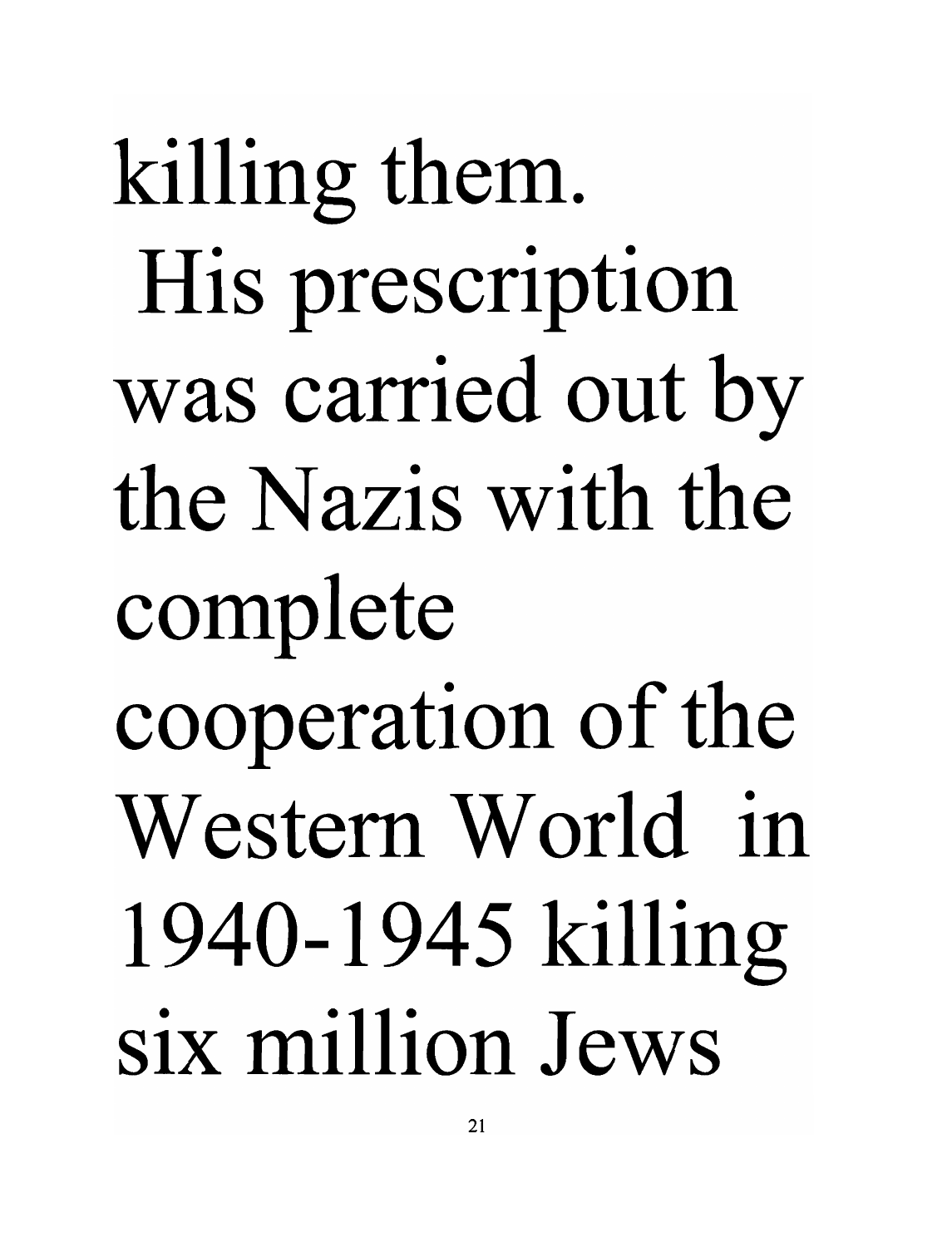### and one million Jewish children .

# The proof of the fraud that Christianity replaces Judaism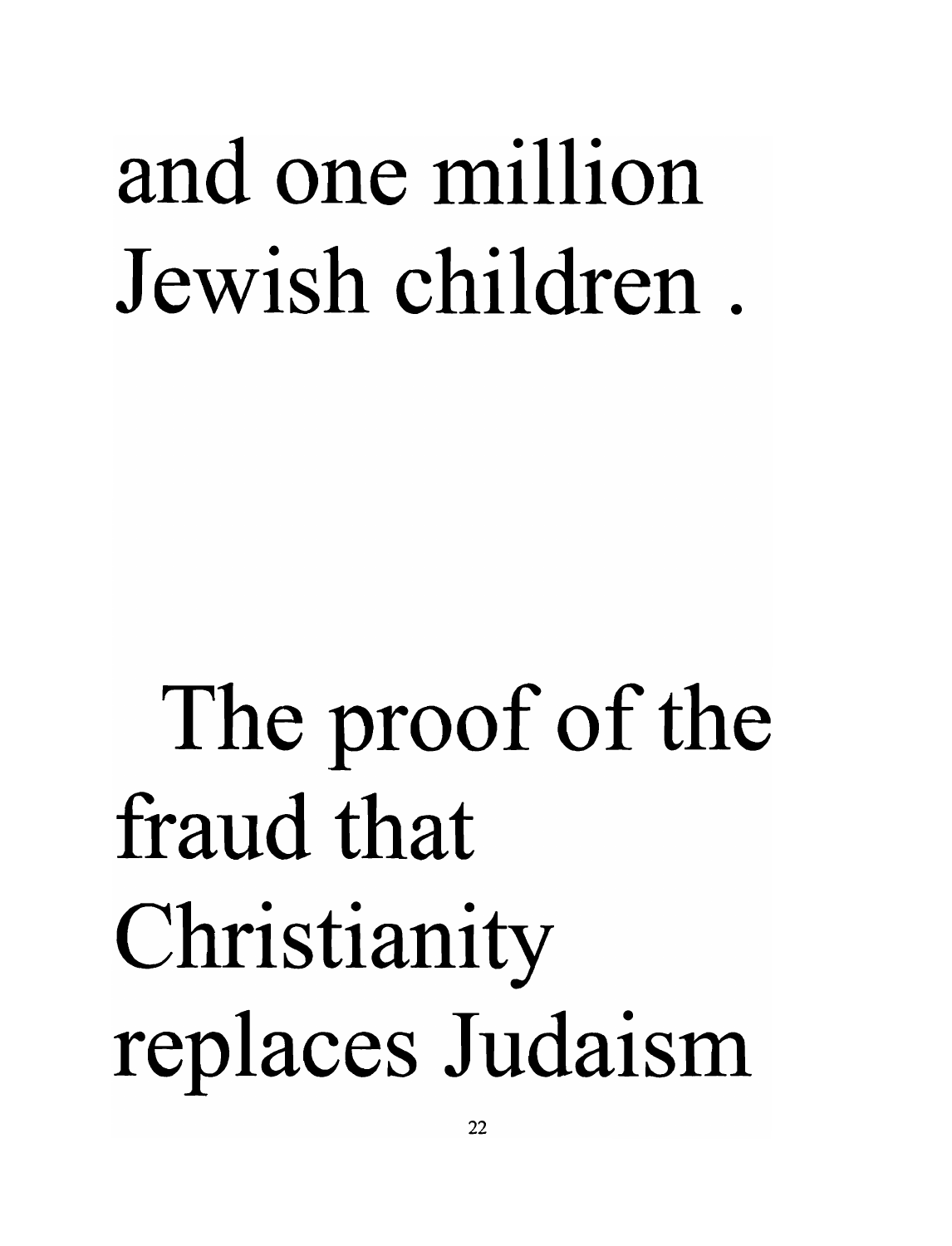Can be seen by the hatred theft rapes and murder of one Christian against another. The Greek Orthodox against the Roman Catholics . The Ctholics against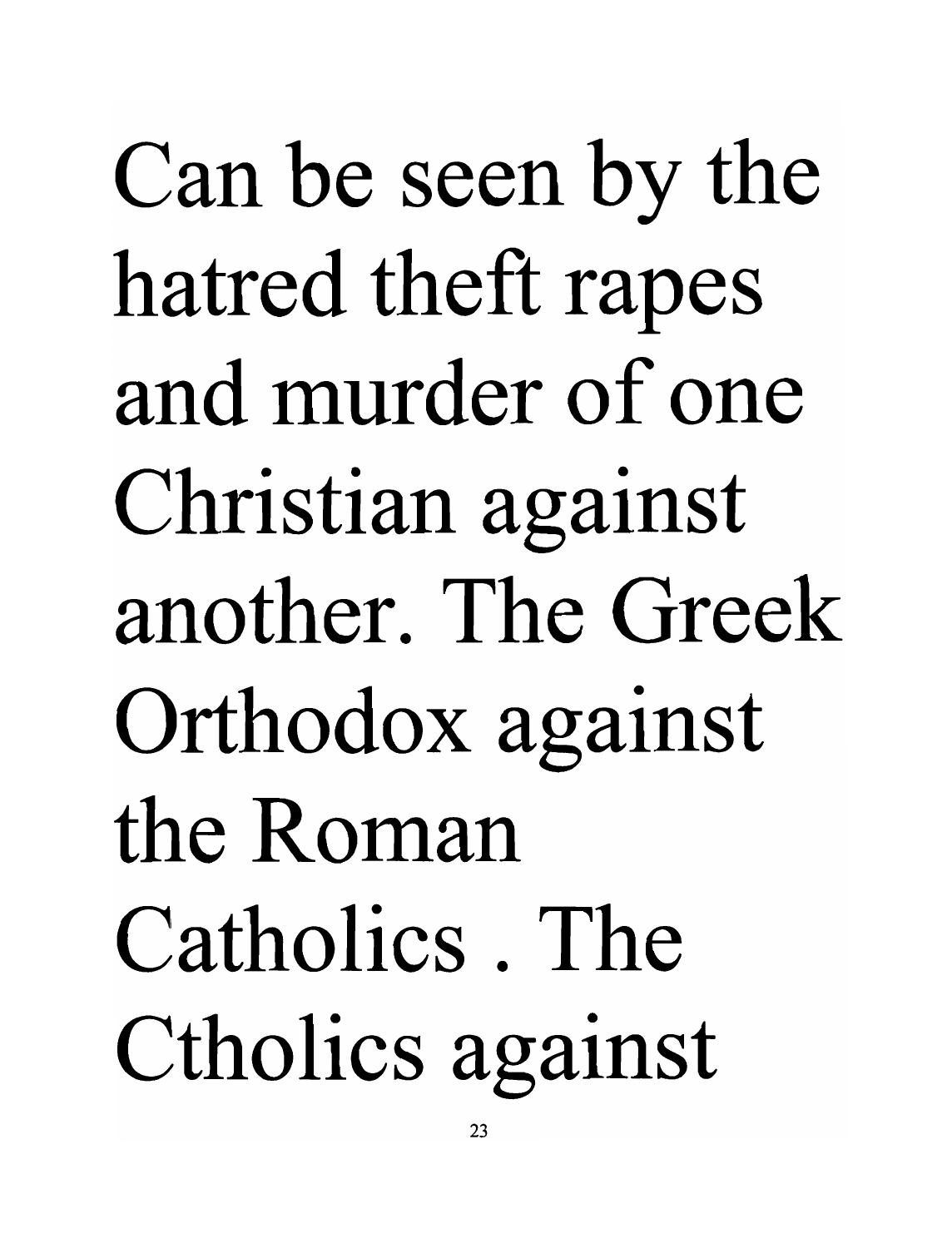the Protestants. **T** Fiere has been more Christian blood shed by Christians killing Christians than Christians killing non Christians.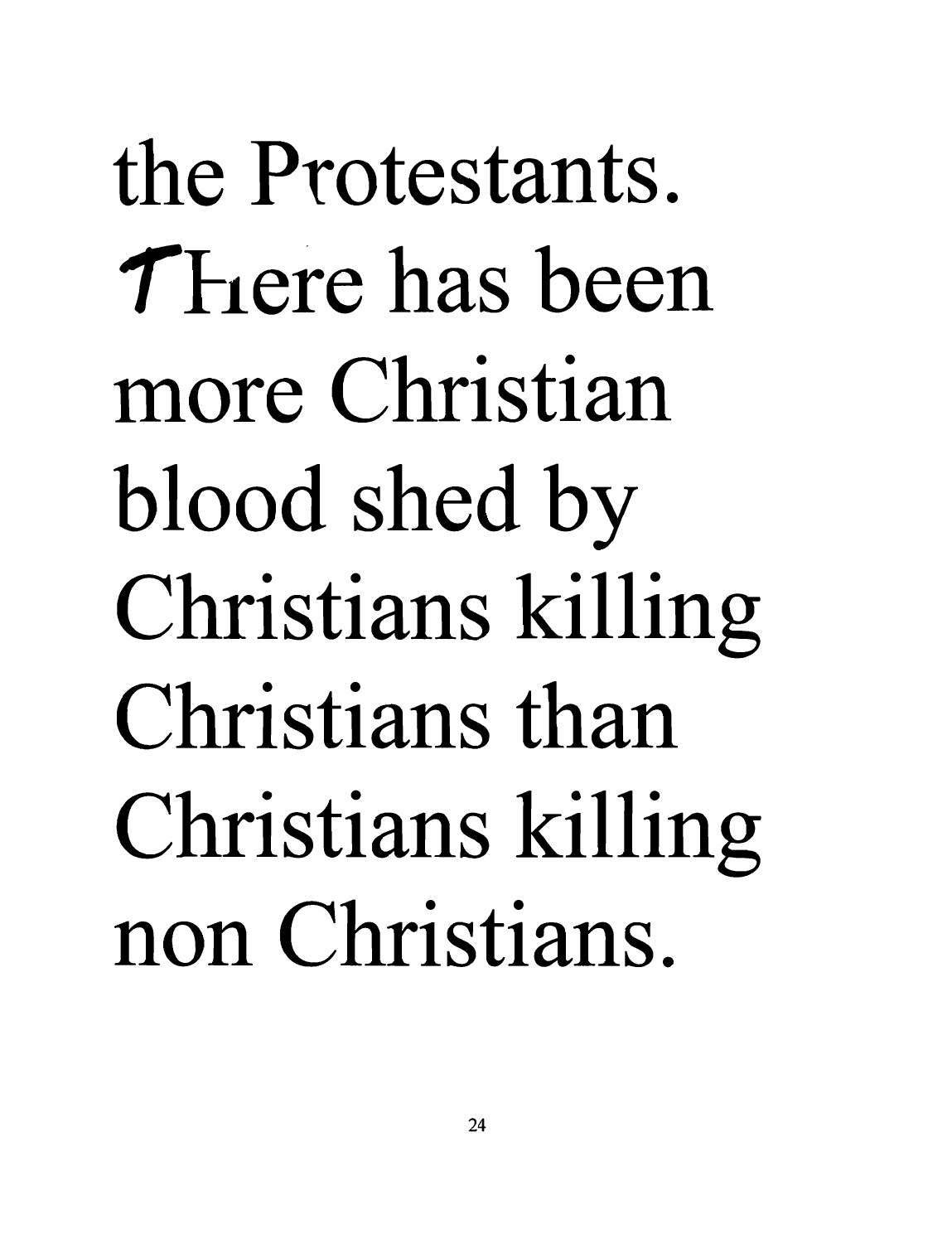How come? Both groups believe in Jesus as the son of God . Both groups revere and worship Jesus as God. Why all the animosity? From the year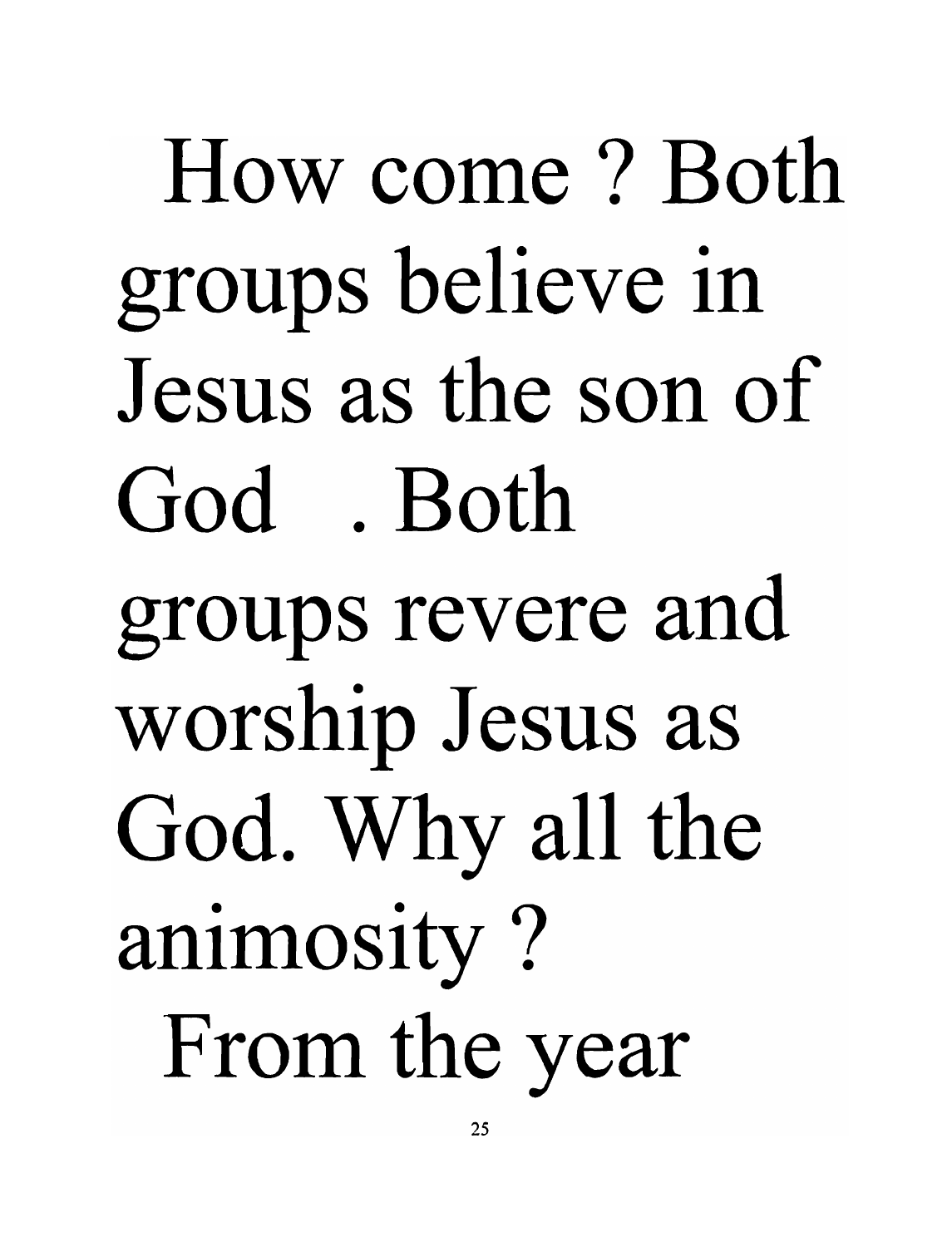325 when Constantine mandated accepted envistianity as the official Roman religion to 2013 billions of Christians have killed each othert.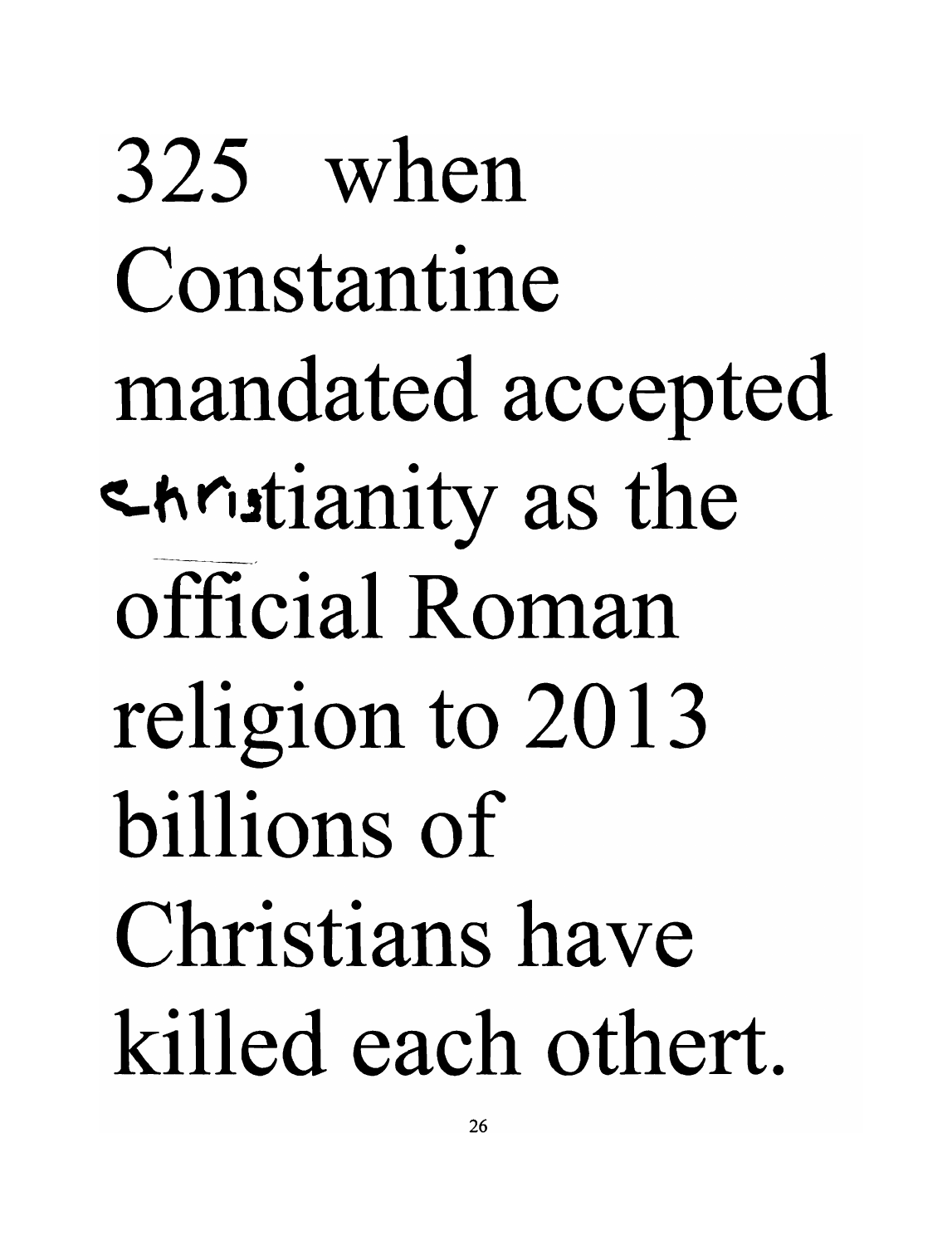Why?

# The answer is that Christians use the concept that Christianity replaces Judaism when they want to rob rape and kill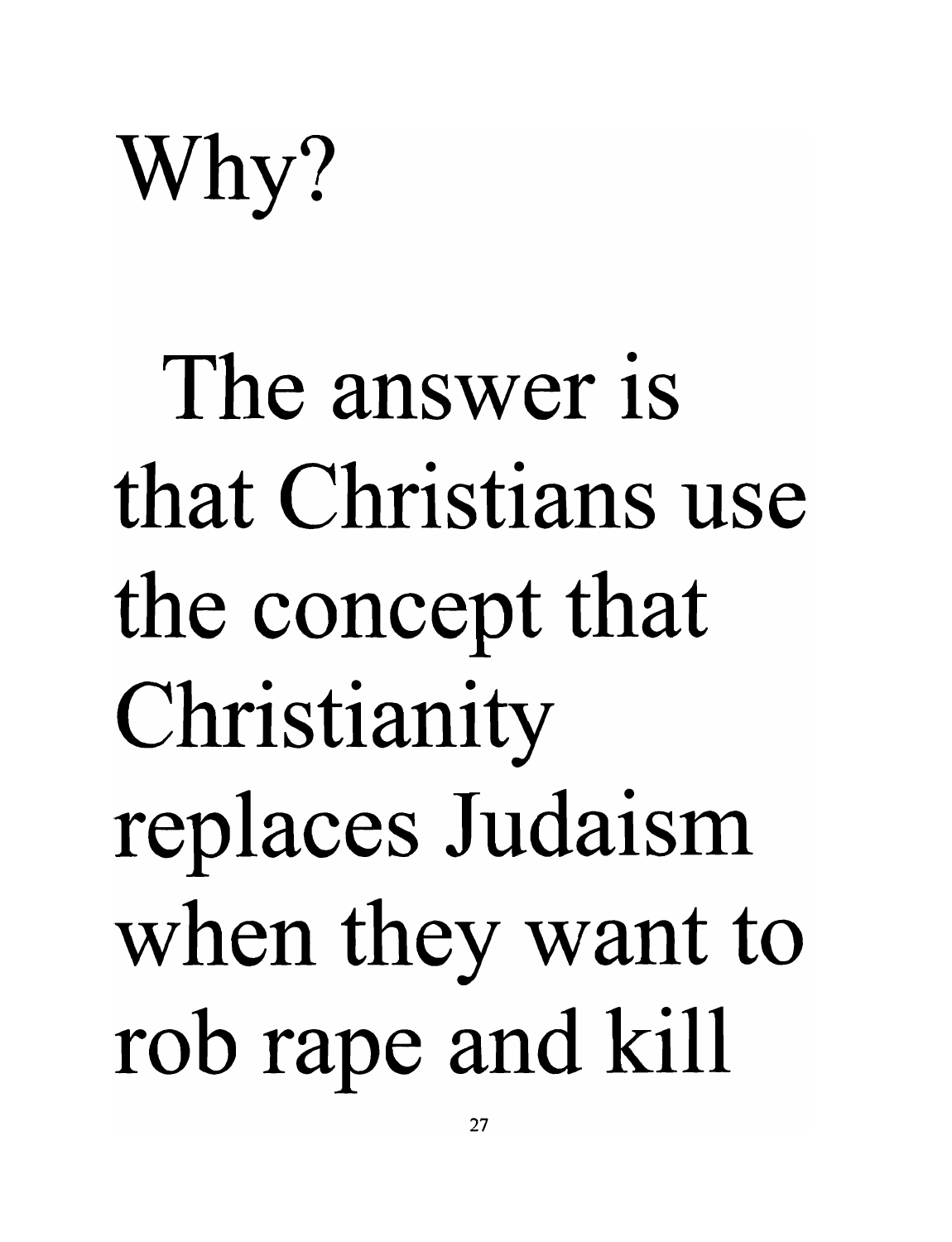# the Jew. Since the Jew does not accept Jesus as God it is sacrament to kill the Jew.

# When it comes to kill someone not Jewish an other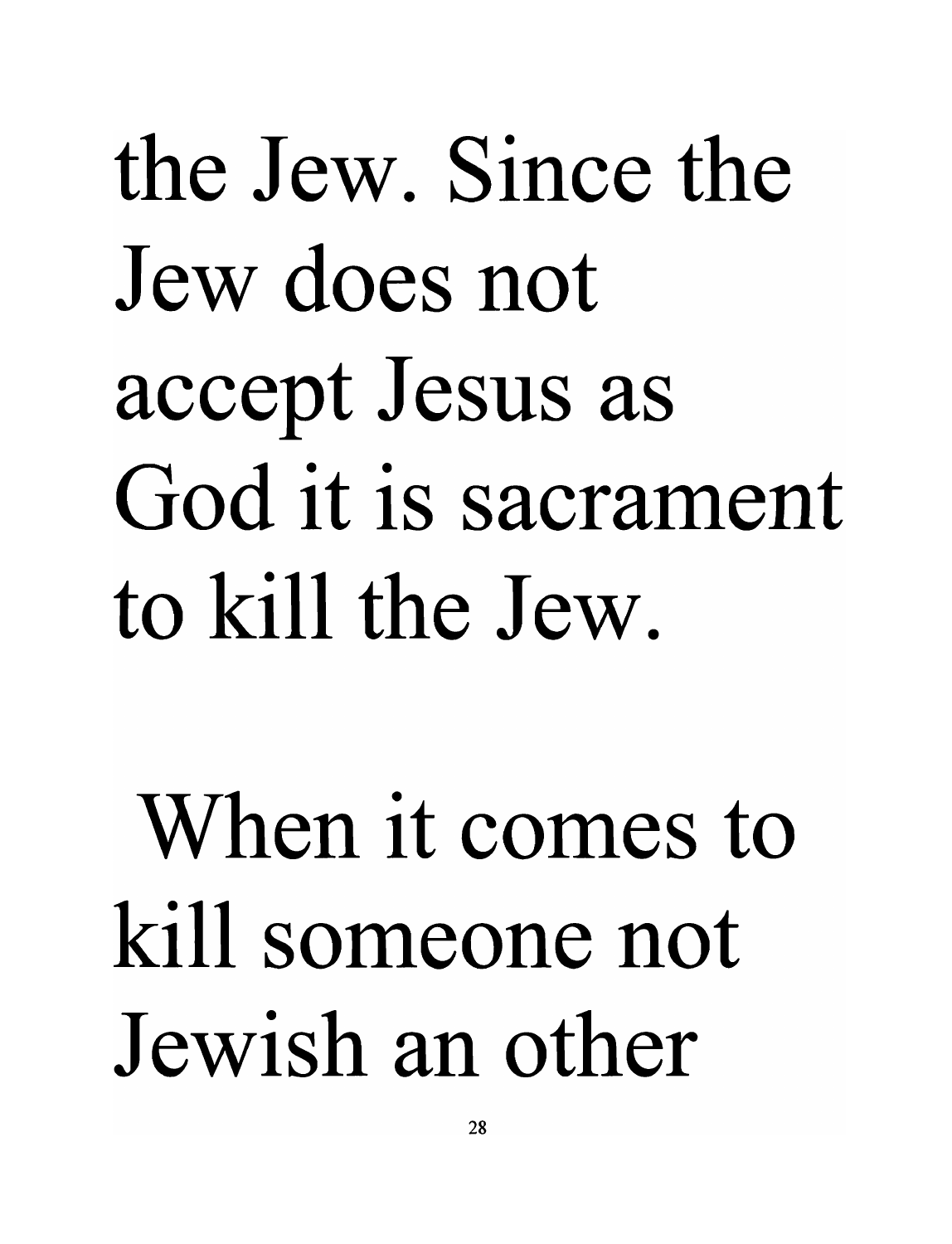### excuse is invented. Thus all of Europe is one big cemetery.

### The hatred of the  $Jew =$  the hatred of non Jews.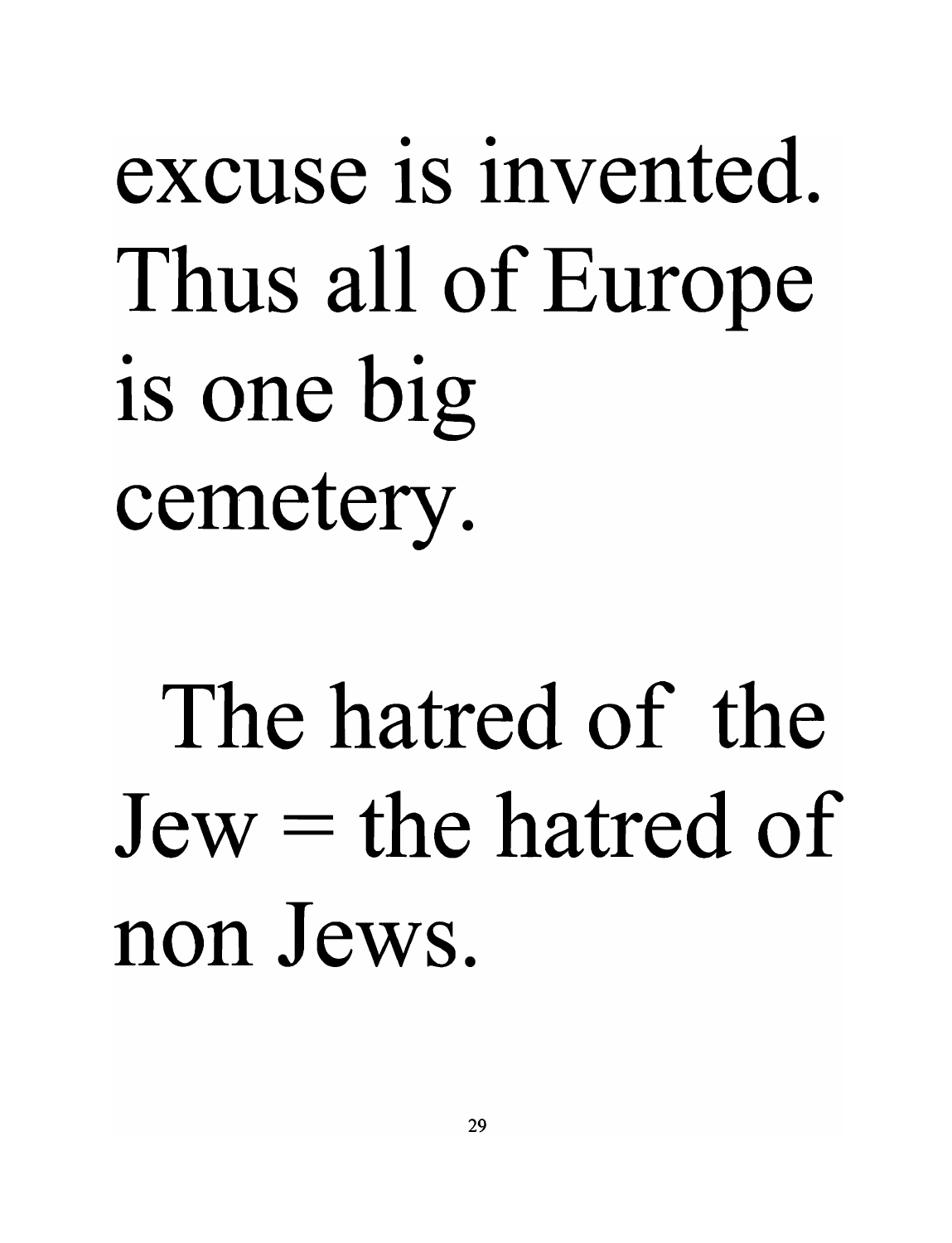### Killing the  $Jew =$ Killing non Jews.

I do not have to destroy these evil murderers.They are doing it themselves.